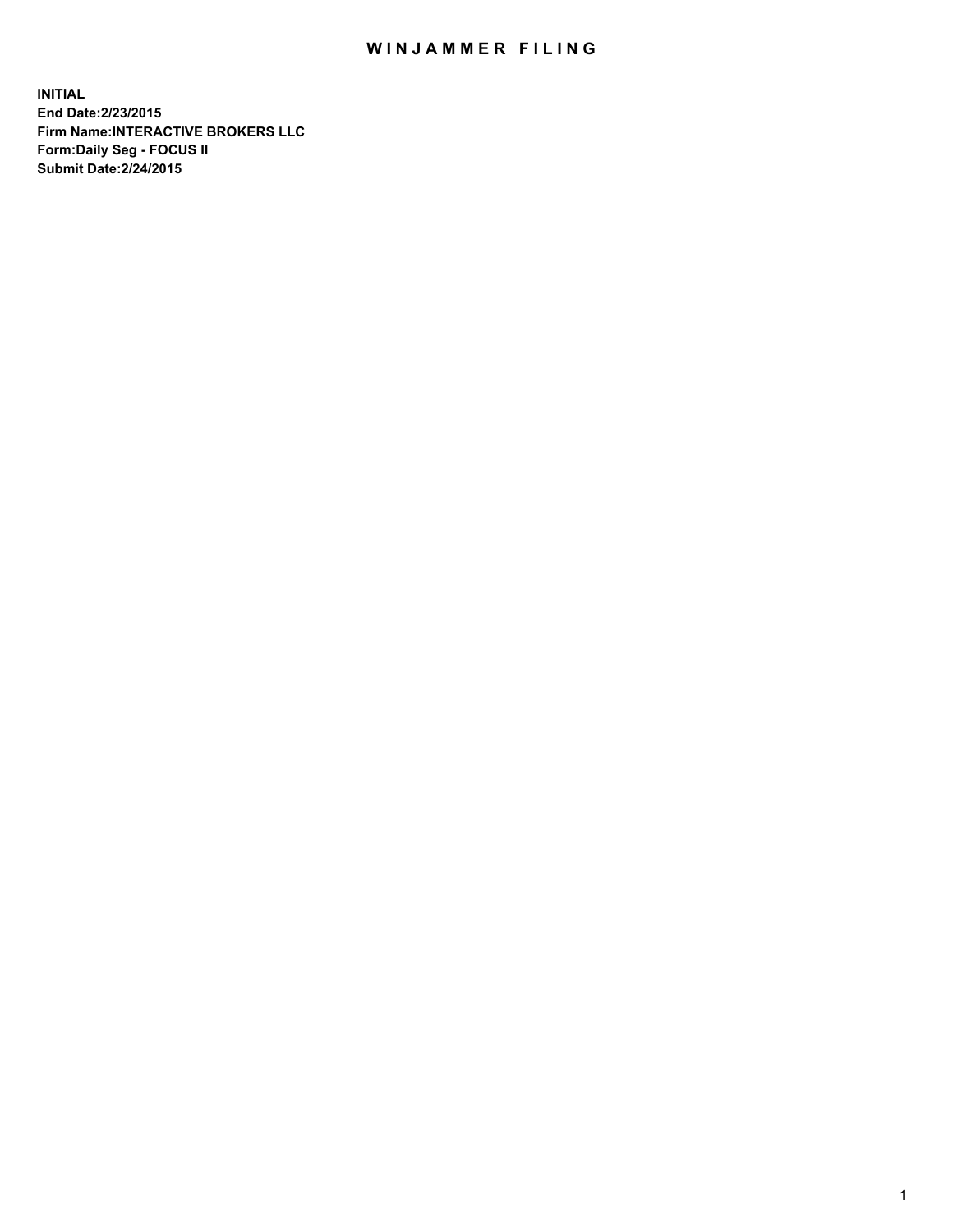## **INITIAL End Date:2/23/2015 Firm Name:INTERACTIVE BROKERS LLC Form:Daily Seg - FOCUS II Submit Date:2/24/2015 Daily Segregation - Cover Page**

| Name of Company<br><b>Contact Name</b><br><b>Contact Phone Number</b><br><b>Contact Email Address</b>                                                                                                                                                                                                                          | <b>INTERACTIVE BROKERS LLC</b><br><b>Michael Ellman</b><br>203-422-8926<br>mellman@interactivebrokers.co<br>m |
|--------------------------------------------------------------------------------------------------------------------------------------------------------------------------------------------------------------------------------------------------------------------------------------------------------------------------------|---------------------------------------------------------------------------------------------------------------|
| FCM's Customer Segregated Funds Residual Interest Target (choose one):<br>a. Minimum dollar amount: ; or<br>b. Minimum percentage of customer segregated funds required:% ; or<br>c. Dollar amount range between: and; or<br>d. Percentage range of customer segregated funds required between:% and%.                         | $\overline{\mathbf{0}}$<br>0<br>155,000,000 245,000,000<br>00                                                 |
| FCM's Customer Secured Amount Funds Residual Interest Target (choose one):<br>a. Minimum dollar amount: ; or<br>b. Minimum percentage of customer secured funds required:% ; or<br>c. Dollar amount range between: and; or<br>d. Percentage range of customer secured funds required between:% and%.                           | $\overline{\mathbf{0}}$<br>0<br>80,000,000 120,000,000<br>0 <sub>0</sub>                                      |
| FCM's Cleared Swaps Customer Collateral Residual Interest Target (choose one):<br>a. Minimum dollar amount: ; or<br>b. Minimum percentage of cleared swaps customer collateral required:% ; or<br>c. Dollar amount range between: and; or<br>d. Percentage range of cleared swaps customer collateral required between:% and%. | $\overline{\mathbf{0}}$<br><u>0</u><br>0 <sub>0</sub><br>0 <sub>0</sub>                                       |
| Current ANC:on<br><b>Broker Dealer Minimum</b><br>Debit/Deficit - CustomersCurrent AmountGross Amount<br>Domestic Debit/Deficit<br>Foreign Debit/Deficit                                                                                                                                                                       | 2,391,239,977 23-FEB-2015<br>275,511,345<br>2,995,965<br>6,173,3320                                           |
| Debit/Deficit - Non CustomersCurrent AmountGross Amount<br>Domestic Debit/Deficit<br>Foreign Debit/Deficit<br>Proprietary Profit/Loss<br>Domestic Profit/Loss<br>Foreign Profit/Loss                                                                                                                                           | 0 <sub>0</sub><br>0 <sub>0</sub><br><u>0</u><br>$\overline{\mathbf{0}}$                                       |
| Proprietary Open Trade Equity<br>Domestic OTE<br>Foreign OTE<br><b>SPAN</b><br><b>Customer SPAN Calculation</b><br>Non-Customer SPAN Calcualation                                                                                                                                                                              | 49,796,511<br><u>0</u><br>1,166,703,923                                                                       |
| <b>Proprietary Capital Charges</b><br>Minimum Dollar Amount Requirement<br>Other NFA Dollar Amount Requirement                                                                                                                                                                                                                 | 19,538,237<br>9,786,999<br>20,000,000 [7465]<br>21,988,349 [7475]                                             |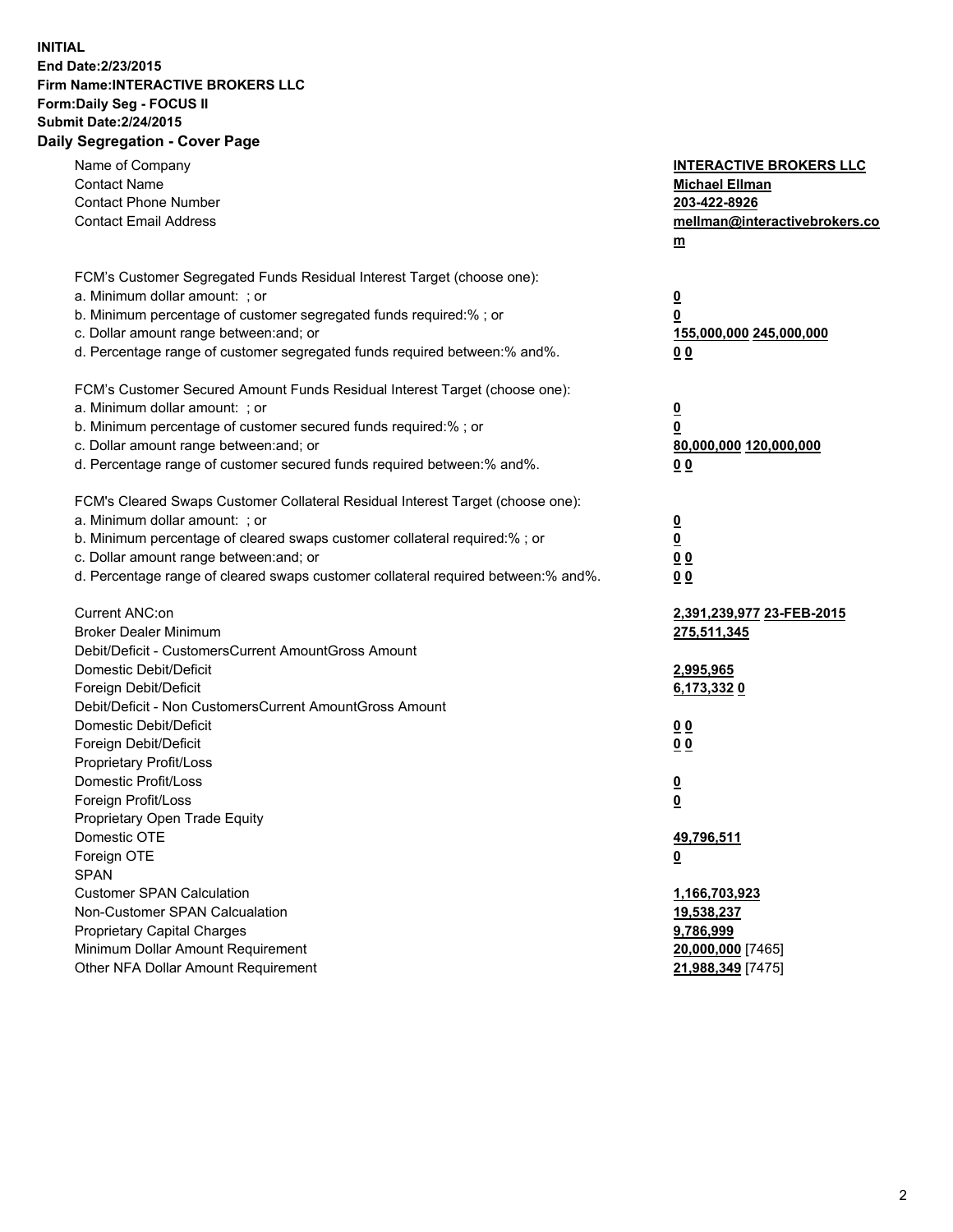## **INITIAL End Date:2/23/2015 Firm Name:INTERACTIVE BROKERS LLC Form:Daily Seg - FOCUS II Submit Date:2/24/2015 Daily Segregation - Secured Amounts**

|                | Daily Jegregation - Jeculed Aniounts                                                        |                                   |
|----------------|---------------------------------------------------------------------------------------------|-----------------------------------|
|                | Foreign Futures and Foreign Options Secured Amounts                                         |                                   |
|                | Amount required to be set aside pursuant to law, rule or regulation of a foreign            | $0$ [7305]                        |
|                | government or a rule of a self-regulatory organization authorized thereunder                |                                   |
| 1.             | Net ledger balance - Foreign Futures and Foreign Option Trading - All Customers             |                                   |
|                | A. Cash                                                                                     | 371,399,404 [7315]                |
|                | B. Securities (at market)                                                                   | $0$ [7317]                        |
| 2.             | Net unrealized profit (loss) in open futures contracts traded on a foreign board of trade   | 26,566,708 [7325]                 |
| 3.             | Exchange traded options                                                                     |                                   |
|                | a. Market value of open option contracts purchased on a foreign board of trade              | 60,701 [7335]                     |
|                | b. Market value of open contracts granted (sold) on a foreign board of trade                | -31,407 [7337]                    |
| 4.             | Net equity (deficit) (add lines 1. 2. and 3.)                                               | 397,995,406 [7345]                |
| 5.             | Account liquidating to a deficit and account with a debit balances - gross amount           | 6,173,332 [7351]                  |
|                | Less: amount offset by customer owned securities                                            | 0 [7352] 6,173,332 [7354]         |
| 6.             | Amount required to be set aside as the secured amount - Net Liquidating Equity              | 404,168,738 [7355]                |
|                | Method (add lines 4 and 5)                                                                  |                                   |
| 7.             | Greater of amount required to be set aside pursuant to foreign jurisdiction (above) or line | 404,168,738 [7360]                |
|                | 6.                                                                                          |                                   |
|                | FUNDS DEPOSITED IN SEPARATE REGULATION 30.7 ACCOUNTS                                        |                                   |
| $\mathbf{1}$ . | Cash in banks                                                                               |                                   |
|                | A. Banks located in the United States                                                       | 401,156,657 [7500]                |
|                | B. Other banks qualified under Regulation 30.7                                              | 0 [7520] 401,156,657 [7530]       |
| 2.             | Securities                                                                                  |                                   |
|                | A. In safekeeping with banks located in the United States                                   | $0$ [7540]                        |
|                | B. In safekeeping with other banks qualified under Regulation 30.7                          | 0 [7560] 0 [7570]                 |
| 3.             | Equities with registered futures commission merchants                                       |                                   |
|                | A. Cash                                                                                     | $0$ [7580]                        |
|                | <b>B.</b> Securities                                                                        | $0$ [7590]                        |
|                | C. Unrealized gain (loss) on open futures contracts                                         | $0$ [7600]                        |
|                | D. Value of long option contracts                                                           | $0$ [7610]                        |
|                | E. Value of short option contracts                                                          | 0 [7615] 0 [7620]                 |
| 4.             | Amounts held by clearing organizations of foreign boards of trade                           |                                   |
|                | A. Cash                                                                                     | $0$ [7640]                        |
|                | <b>B.</b> Securities                                                                        | $0$ [7650]                        |
|                | C. Amount due to (from) clearing organization - daily variation                             | $0$ [7660]                        |
|                | D. Value of long option contracts                                                           | $0$ [7670]                        |
|                | E. Value of short option contracts                                                          | 0 [7675] 0 [7680]                 |
| 5.             | Amounts held by members of foreign boards of trade                                          |                                   |
|                | A. Cash                                                                                     | 92,181,687 [7700]                 |
|                | <b>B.</b> Securities                                                                        | $0$ [7710]                        |
|                | C. Unrealized gain (loss) on open futures contracts                                         | 13,885,922 [7720]                 |
|                | D. Value of long option contracts                                                           | 60,700 [7730]                     |
|                | E. Value of short option contracts                                                          | -31,407 [7735] 106,096,902 [7740] |
| 6.             | Amounts with other depositories designated by a foreign board of trade                      | 0 [7760]                          |
| 7.             | Segregated funds on hand                                                                    | $0$ [7765]                        |
| 8.             | Total funds in separate section 30.7 accounts                                               | 507,253,559 [7770]                |
| 9.             | Excess (deficiency) Set Aside for Secured Amount (subtract line 7 Secured Statement         | 103,084,821 [7380]                |
|                | Page 1 from Line 8)                                                                         |                                   |
| 10.            | Management Target Amount for Excess funds in separate section 30.7 accounts                 | 80,000,000 [7780]                 |
| 11.            | Excess (deficiency) funds in separate 30.7 accounts over (under) Management Target          | 23,084,821 [7785]                 |
|                |                                                                                             |                                   |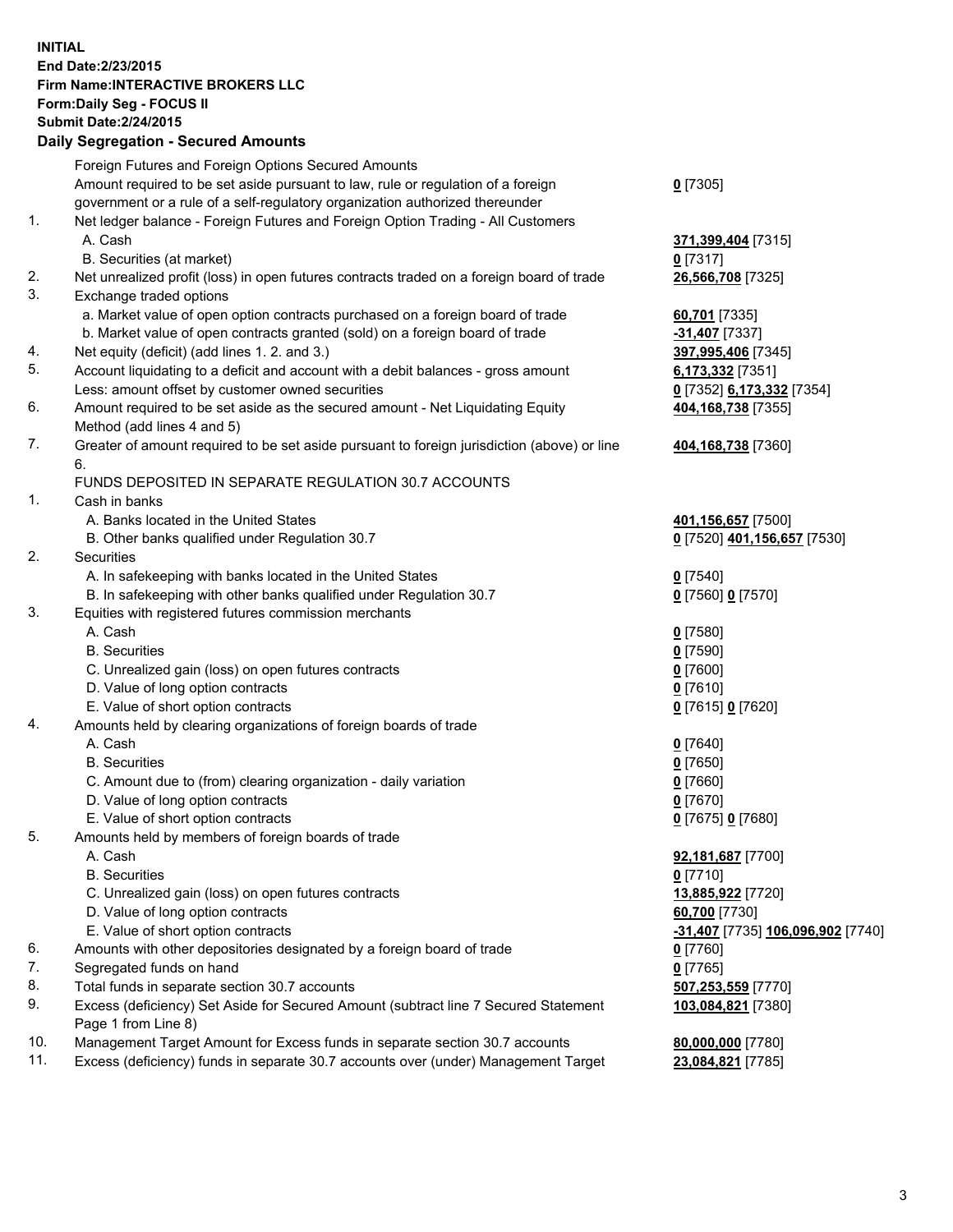**INITIAL End Date:2/23/2015 Firm Name:INTERACTIVE BROKERS LLC Form:Daily Seg - FOCUS II Submit Date:2/24/2015 Daily Segregation - Segregation Statement** SEGREGATION REQUIREMENTS(Section 4d(2) of the CEAct) 1. Net ledger balance A. Cash **2,567,098,620** [7010] B. Securities (at market) **0** [7020] 2. Net unrealized profit (loss) in open futures contracts traded on a contract market **-37,337,364** [7030] 3. Exchange traded options A. Add market value of open option contracts purchased on a contract market **96,711,166** [7032] B. Deduct market value of open option contracts granted (sold) on a contract market **-171,008,928** [7033] 4. Net equity (deficit) (add lines 1, 2 and 3) **2,455,463,494** [7040] 5. Accounts liquidating to a deficit and accounts with debit balances - gross amount **2,995,965** [7045] Less: amount offset by customer securities **0** [7047] **2,995,965** [7050] 6. Amount required to be segregated (add lines 4 and 5) **2,458,459,459** [7060] FUNDS IN SEGREGATED ACCOUNTS 7. Deposited in segregated funds bank accounts A. Cash **394,433,315** [7070] B. Securities representing investments of customers' funds (at market) **1,313,059,862** [7080] C. Securities held for particular customers or option customers in lieu of cash (at market) **0** [7090] 8. Margins on deposit with derivatives clearing organizations of contract markets A. Cash **17,223,776** [7100] B. Securities representing investments of customers' funds (at market) **104,306,555** [7110] C. Securities held for particular customers or option customers in lieu of cash (at market) **0** [7120] 9. Net settlement from (to) derivatives clearing organizations of contract markets **2,233,293** [7130] 10. Exchange traded options A. Value of open long option contracts **1,413,602** [7132] B. Value of open short option contracts **-12,941,543** [7133] 11. Net equities with other FCMs A. Net liquidating equity **-35,038,083** [7140] B. Securities representing investments of customers' funds (at market) **903,224,362** [7160] C. Securities held for particular customers or option customers in lieu of cash (at market) **0** [7170] 12. Segregated funds on hand **0** [7150] 13. Total amount in segregation (add lines 7 through 12) **2,687,915,139** [7180] 14. Excess (deficiency) funds in segregation (subtract line 6 from line 13) **229,455,680** [7190] 15. Management Target Amount for Excess funds in segregation **155,000,000** [7194]

16. Excess (deficiency) funds in segregation over (under) Management Target Amount Excess

**74,455,680** [7198]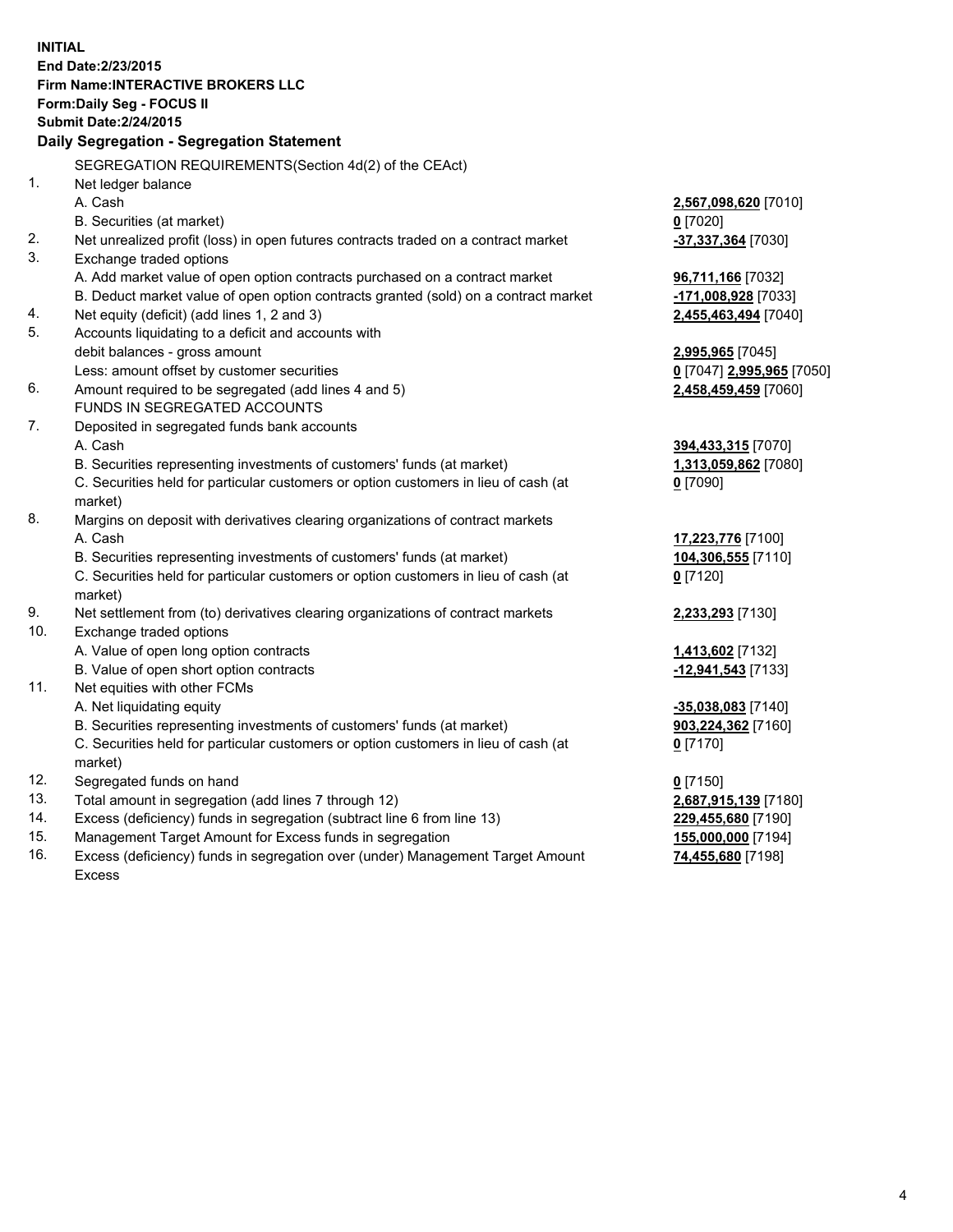## **INITIAL End Date:2/23/2015 Firm Name:INTERACTIVE BROKERS LLC Form:Daily Seg - FOCUS II Submit Date:2/24/2015 Daily Segregation - Supplemental**

| $\blacksquare$           | Total gross margin deficiencies - Segregated Funds Origin                              | 45,461 [9100]   |
|--------------------------|----------------------------------------------------------------------------------------|-----------------|
| $\blacksquare$           | Total gross margin deficiencies - Secured Funds Origin                                 | $0$ [9101]      |
| $\blacksquare$           | Total gross margin deficiencies - Cleared Swaps Customer Collateral Funds Origin       | $0$ [9102]      |
| $\blacksquare$           | Total gross margin deficiencies - Noncustomer and Proprietary Accounts Origin          | $0$ [9103]      |
| $\blacksquare$           | Total number of accounts contributing to total gross margin deficiencies - Segregated  | <b>7</b> [9104] |
|                          | Funds Origin                                                                           |                 |
| Ξ.                       | Total number of accounts contributing to total gross margin deficiencies - Secured     | $0$ [9105]      |
|                          | Funds Origin                                                                           |                 |
|                          | Total number of accounts contributing to the total gross margin deficiencies - Cleared | $0$ [9106]      |
|                          | Swaps Customer Collateral Funds Origin                                                 |                 |
| ۰                        | Total number of accounts contributing to the total gross margin deficiencies -         | $0$ [9107]      |
|                          | Noncustomer and Proprietary Accounts Origin                                            |                 |
| $\overline{\phantom{a}}$ | Upload a copy of the firm's daily margin report the FCM uses to issue margin calls     |                 |
|                          | which corresponds with the reporting date.                                             |                 |

02 23 2015 Commodity Margin Deficiency Report.xls